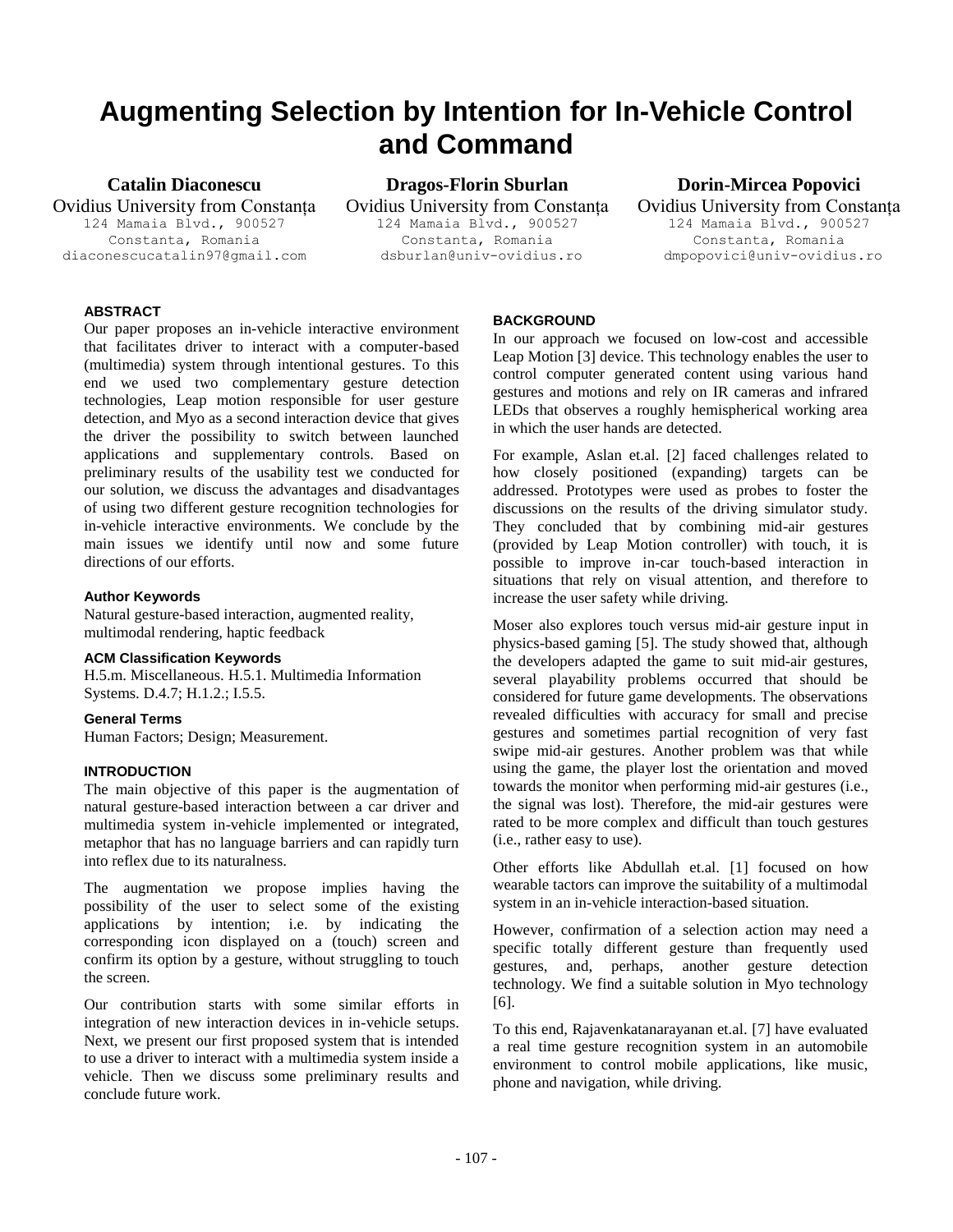In our approach we will consider Leap Motion device as main input device responsible mainly with user intention detection and secondly with user selection detection. As a backup solution for user selection detection we also considered Myo device as a candidate.

#### **GENERAL ARCHITECTURE**

We based our solution on three main components: a handoriented interaction module responsible with user gesture detection, based on Leap Motion [3] and Myo [6] devices (see Fig.1.a), a visualization module responsible with realtime rendering of icons that candidates for user selection/interactions, based on a mini-projector [4] (see Leap Motion takes care of the navigation through our application by recognizing the user's hands and fingers.

Pointing the index finger at a certain icon makes it enlarge and be in focus. At this point the user can raise the middle finger for opening the focused app the icon indicates or the thumb for closing that app, all of this while the index finger still points at that certain icon.

After the app is started or closed the user gets a vibration signal through the Myo for confirmation. If the user had opened an app, he has to use the double tap gesture, recognized by the Myo, to switch back from the current app



**Figure 1. In-vehicle interaction by intention proposed setup.**

Fig.1.b) and a module that interpret user gestures and concretize user selection/interactions (see Fig.1.c).

In order to select an application, the user intention is expressed with one finger oriented towards (without releasing the wheel) and swinging it at the left or right in order to navigate in the available applications. Two fingers mean that user confirm selection of the currently highlighted application and launch it.

#### **Technical aspects**

The user of our application uses the Myo armband and the Leap Motion at the same time.

The Myo device is used for warnings through vibration signals if an event like opening or closing an app takes place and also for changing the focus back to our application.

to the main screen of our application.

#### **Implementation issues**

We have a few implementation issues that we're trying to fix with Leap Motion and Microsoft Windows.

One of the issues with Leap Motion is low movement detection accuracy due to different unexpected actions the driver might take and light that is being reflected towards the device's sensors, both factors making it harder to recognize the user's hands.

The other issue with Leap Motion is not correctly detecting the user's fingers, sometimes recognizing commands by mistake.

The issue with Microsoft Windows, on which we developed this application, is that we don't have access to certain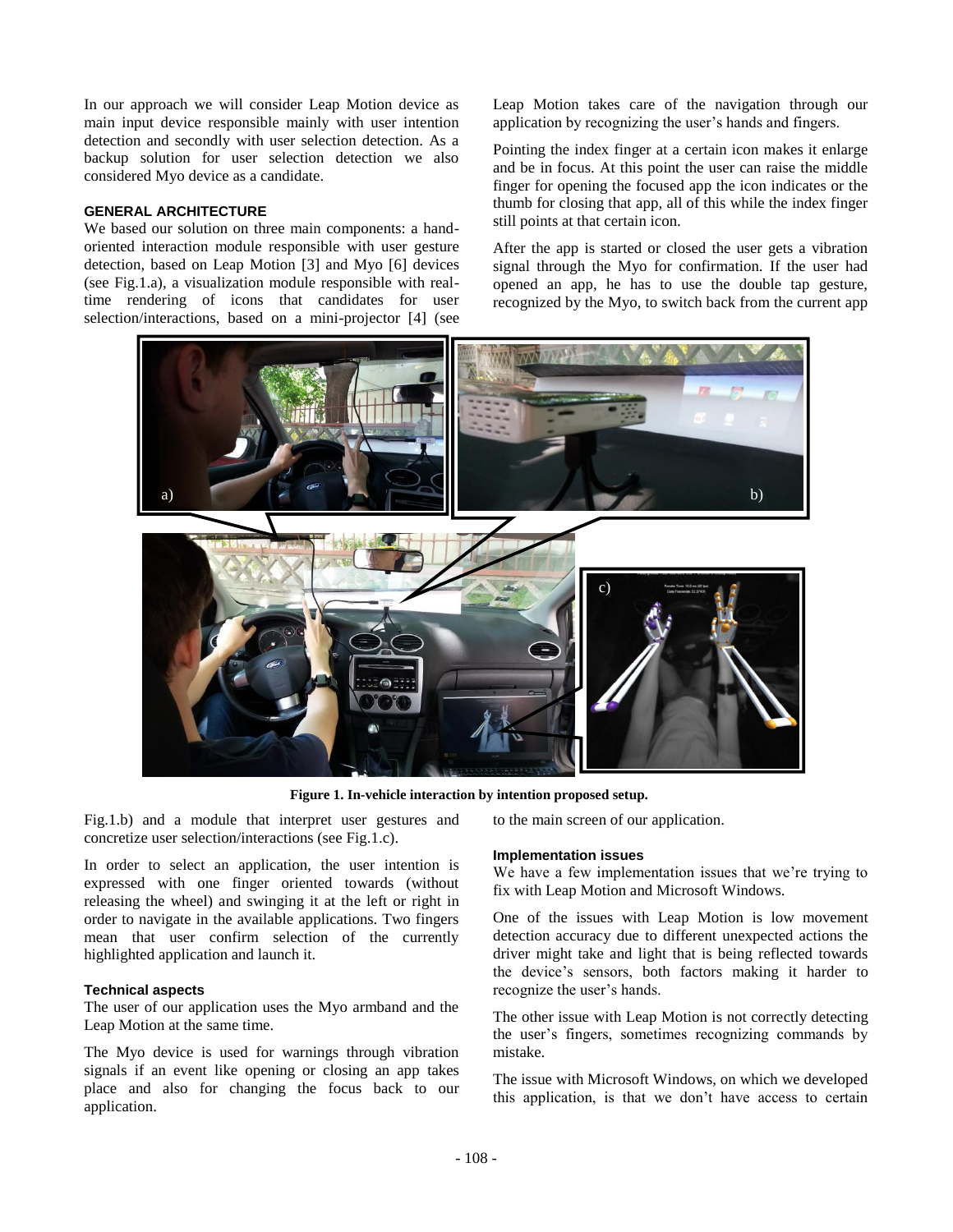deeper level controls in order to have more control of the operating system like switching more freely through apps and controlling those apps better.

#### **EXPERIMENTAL SETUP**

In order to evaluate the usability of our solution, we start conducting an experiment to verify the following hypothesis on natural gesture-based interaction for invehicle environments.

We target about 75 volunteers to take part in the study, selected from the body of university students and visitors. Until now, only 25 of them, with the ages between 18 and 24, tried our setup.

Preliminary results showed that natural gesture can provide good guidance for driver selection/interaction, if and only if the system coherently respond to the user gesture.

Although it took a few minutes for the subjects to adjust to the more delicate controls of the system, they learned them quickly because the movements and gestures came naturally.

In the questionnaire we focused on the following topics: ease of usage, quality/clarity of the image, responsiveness of the app, enjoyment of using the setup and final comments.



#### **Figure 2. The frequency our users use of gesture-based technology. (Legend: 1-never 2-rarely 3-sometimes 4-often 5 all the time)**

For example, with respect to the usage of gesture-based technology, the results are presented in the histogram from Fig. 2, regarding of the visibility of the displayed information, the results are presented in Fig.3, while comfort in using the application is highlighted in Fig. 4.

We had a few complaints with temporary lack of system responsiveness, but this was caused by the long time the application was running and heating of our laptop.



**Figure 3. The information on the screen is hard to see. (Legend 1-Strongly disagree 2-disagree 3-no opinion 4-agree 5-strongly agree)**



#### **Figure 4. I felt comfortable using the app. (Legend 1-Strongly disagree 2-disagree 3-no opinion 4-agree 5-strongly agree)**

While the user gesture detection and interpretation work well, the major withdraw of the actual solution is its strong dependence of illuminating condition; in sunny days the displayed information is however difficult to see in front of the driver.

#### **CONCLUSION AND FUTURE WORK**

In this paper, we start to explore and evaluate driver natural, gesture-based interaction by intention within an in-vehicle environment.

For the moment, the interface setup is quite simple and affordable, consisting of a simple laptop, a gesture detection device (Leap motion and/or Myo) and a mini-projector, with a modest contribution of some cheap materials used for fixing elements and projecting surface.

Despite the fact that we just started to conduct a formal study on a broader user experience in order to determine the best approach with our resources, we believe we came close to an easy to learn and use user interface and configuration.

The major issue that we faced is the strong dependence on lighting condition, so this is one item to be solved with high priority.